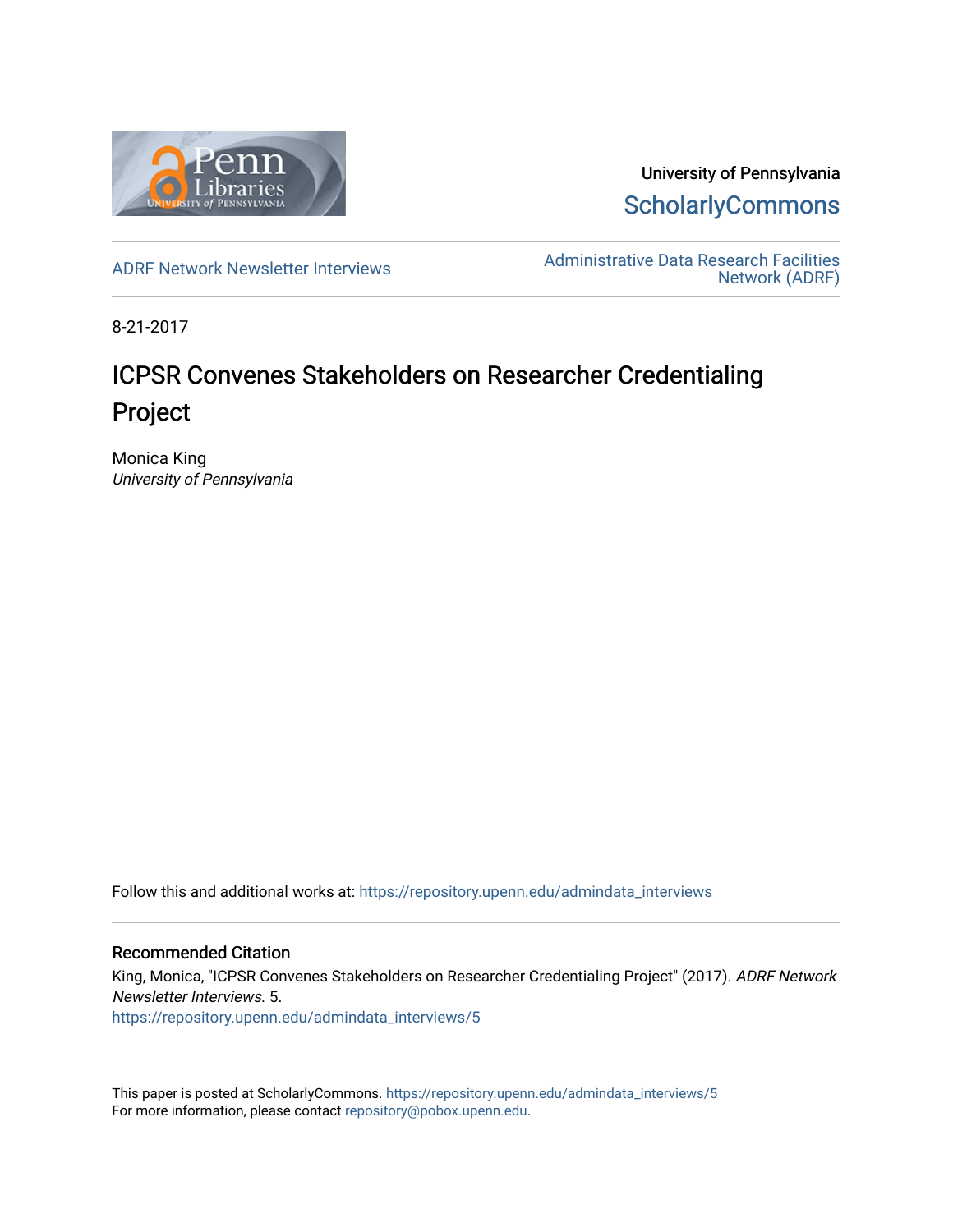## ICPSR Convenes Stakeholders on Researcher Credentialing Project

#### **Creative Commons License**



This work is licensed under a Creative Commons Attribution-Noncommercial-No Derivative Works 4.0 License.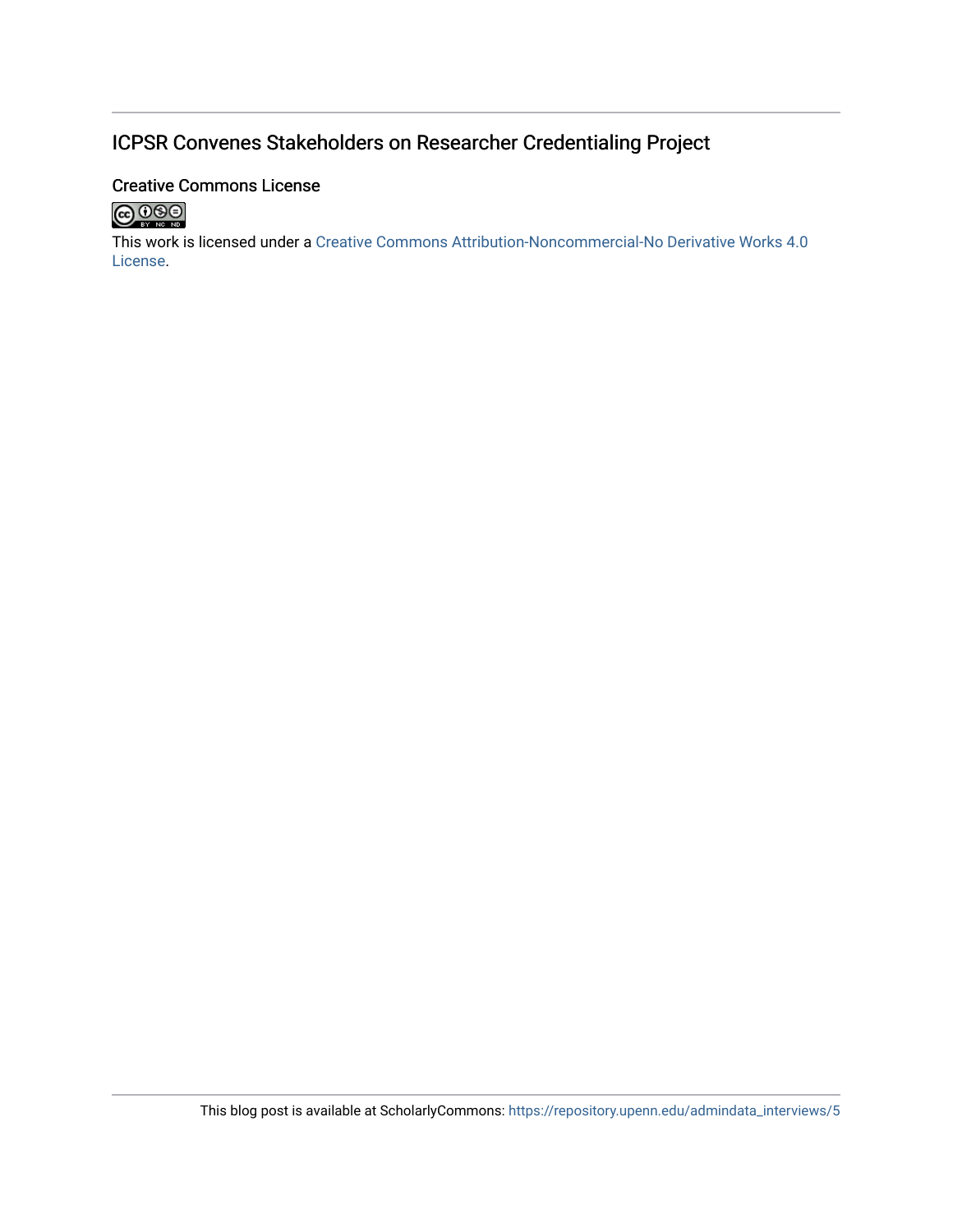#### **ICPSR Convenes Stakeholders on Researcher Credentialing Project**

August 21, 2017

By [Monica](https://www.adrf.upenn.edu/blog-1/author/Monica-King) King

For every researcher who gains access to a restricted dataset, countless of hours are spent processing the request. Not to mention the months that pass while the review takes places. Imagine, then, a widely-accepted credential that enables researchers to access multiple restricted datasets across institutions without undergoing a cumbersome and time-consuming approval process each time.

Margaret Levenstein and her team at [ICPSR](https://www.icpsr.umich.edu/icpsrweb/) are embarking on a researcher credentialing project that will bring us closer to that vision. Their project will help streamline the process, cutting red tape and creating more research opportunities in less time.

#### Community of Trusted Researchers

Similar to how sharing economy platforms like Airbnb and Uber have built communities of trust, Levenstein and her team want to create a community of trusted researchers by establishing a set of transferable credentials for restricted data access.

On July 24, ICPSR and Georgetown University's Office of the Provost convened over two dozen representatives from government agencies, data repositories, and academic institutions for feedback on their work in progress. During breakout sessions, the group considered the attributes that should go into this researcher identity. In general, they agreed that fundamentals like professional and institutional affiliations, training certifications, grants received, and publication history can attest to researchers' qualifications.

#### Using Carrots and Sticks

Levenstein also asked the group to weigh in on keeping track of researchers' detrimental actions. For example, if a researcher consistently forgets to lock the door to a restricted data use facility, should this identity reflect these irresponsible behaviors? Many agree that if these types of negative behaviors were recorded, researchers in this community would be held accountable for their behaviors and would be more likely to adhere to data security measures.

On the flip side, the participants brainstormed the kinds of positive contributions to the community that should be a part of the researcher identity. They agreed that researchers who share data, code or add to metadata should have these contributions reflected on their credentials, especially since these actions are not usually rewarded in the professional academic setting. Incentivizing the positive contributions to the data